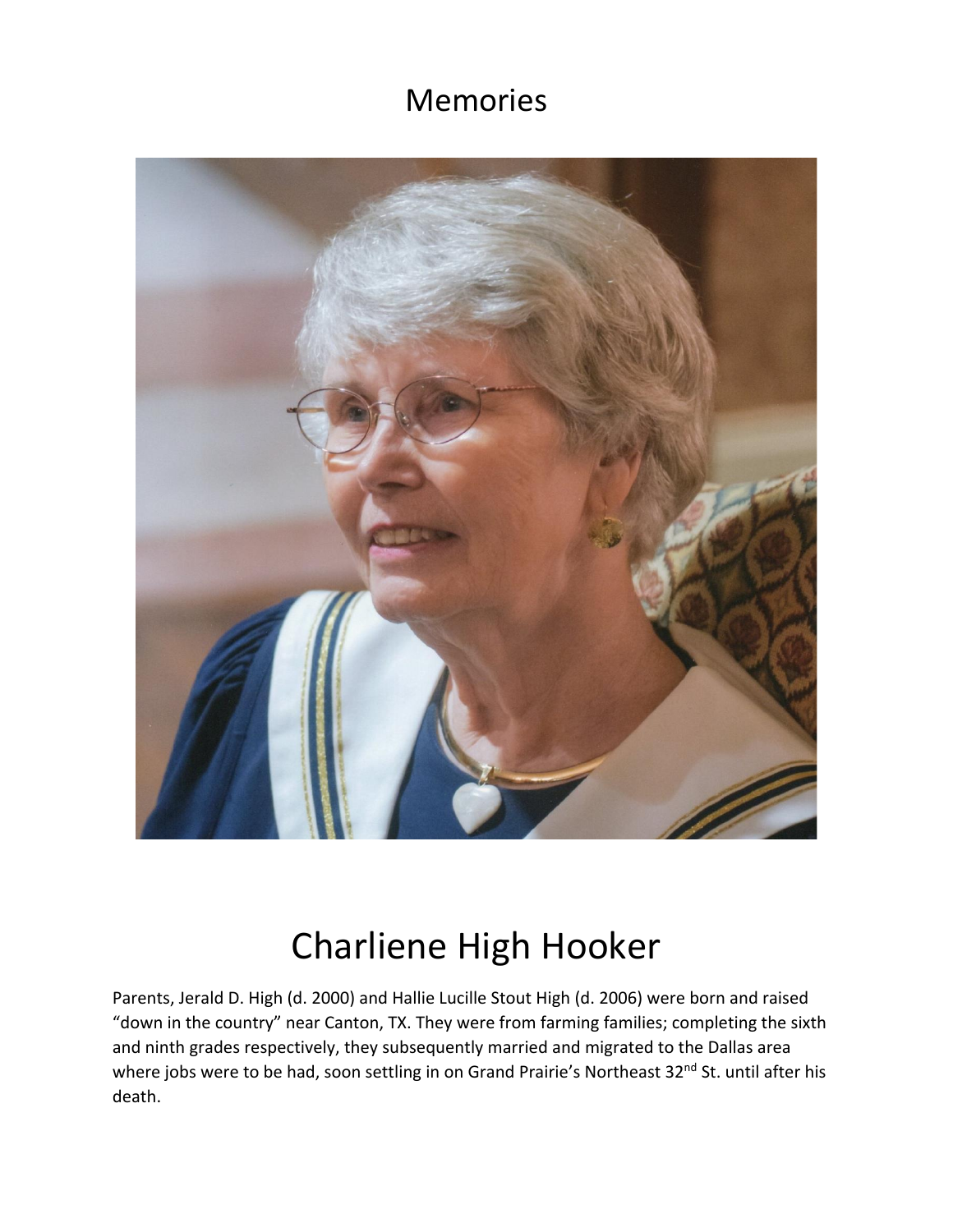Ultimately, J. D. advanced to lead man for production layout in precast concrete and, subsequently, airplane manufacturing while Lucille learned the seamstress trade, specializing in the difficult components of collars and cuffs for men's custom shirts. She left work each May and returned in September, allowing her to be at home with her children in the summers. Many of Charliene's school clothes were made at home.

Charliene was the middle of those three children, born January 23, 1944, between two brothers, Jarald Eugene High (d. 2012) and Terry Ellsworth High (Kathy), Grand Prairie, experiencing all the closeness, conflicts and peacemaking that such birth order normally entails.

Thanks to Lucille, the children were active with her in the near-by Bowles Memorial Baptist Church where Charliene, following her interest and developing talents, ultimately sang with the Adult Choir.

Family tales of summer vacations often included fishing on East Texas lakes (Charliene quietly reading while the others cast their lines) and sleeping out under the stars, except when sudden rainstorms sent them running for some protected spot in the family station wagon.

The children were educated in the local public schools, where each was actively involved in the music programs.

Charliene graduated Grand Prairie High School in May 1962 and was soon married to John C. Hooker (d. 2019), happily adding Steven Jay to their family and moving north of the Texas border to Stillwater OK, for John to pursue graduate work in Electrical Engineering at Oklahoma State University. The family, including toddler Jay, was introduced to the joys of married student housing.

John met another grad student, Jed Ramsey, and their families connected through a local Baptist church. Jed's family included four children, the eldest of whom had the maturity and experience to care for Jay in his parents' occasional absence. David made a very positive impression on the Hooker family and vice versa.

Graduation with the intended PhD and an appropriate professional opportunity for John enticed them to move to Ft. Worth, where the family was expanded by welcoming Jonna Charliene into the group.

John was not happy nor fully satisfied using his engineering education in the military/industrial complex and wanted to learn more about physiology, possibly combining those fields. They relocated to Houston in 1973, where John began studies at Baylor College of Medicine, and they found Covenant Church. Imagine their delight to be joined by former sitter, now UH graduate student, David Ramsey and wife, Janice, in that small congregation. What an unexpected and blessed reunion!

That expanded Baylor education made John fit for teaching a wide variety of studies at Houston Baptist University and verified the decision to settle in Houston.

Charliene entered the nursing education program at HBU, but soon abandoned that pursuit to augment the family income with full time employment. She sampled a variety of choices,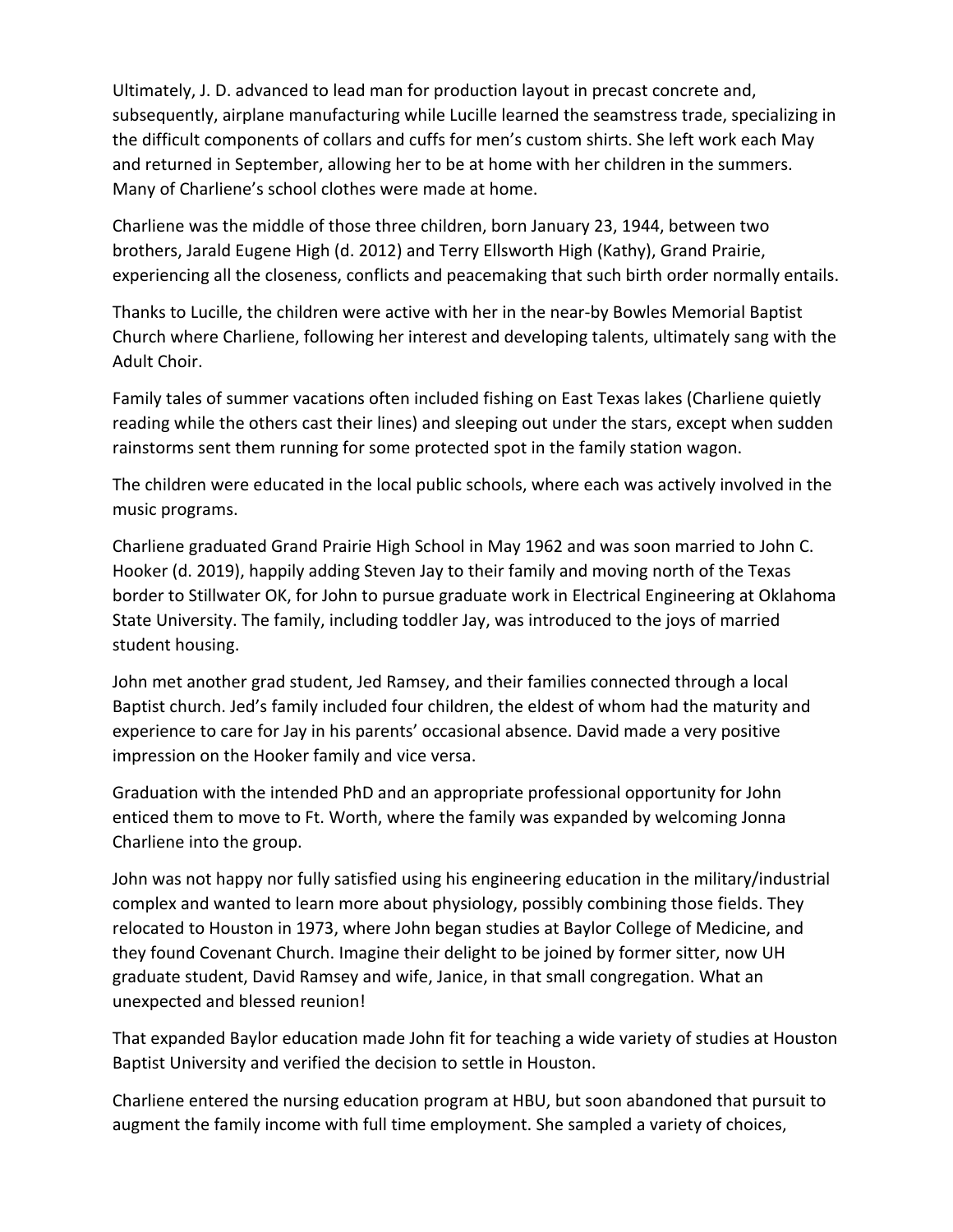including construction administration, insurance company back office, outside sales in oil field supply and executive search/placement, ultimately finding her place in administration within the English Department at Rice University. Not satisfied with just one job, she also worked part time in women's clothing at Neiman Marcus, an opportunity that put her at the right place to supplement her wardrobe with first shot at regular sale events, handy for future employment settings.

Following a separation and divorce, Charliene married Bill Hamilton at Thanksgiving, 1982 and moved with him in the fall of the following year to San Antonio; Jonna moved with them. Building on a lead from one of her Rice colleagues, Charliene sought and obtained work in a new endeavor – sales assistant with a regional investment firm, Rotan-Mosle. Company policy prohibited promotion from sales assistant to sales, but she began studying on her own and testing to gain SEC licensing in the variety of fields encompassed by the industry. Quickly proving her worth with added knowledge and skills, she moved, along with her broker, to similar work in the local Kidder-Peabody office; advancement from assistant to sales was also prohibited there.

It was time for another move, this time to Williams College for Jonna and to San Francisco for the parents, where Charliene landed another opportunity in Kidder's downtown office, this time as assistant to the Branch Manager with the additional responsibility as branch compliance officer, beginning to employ the fruits of her earlier self-study. The office occupied one of the upper floors in the towering Bank of America Building, having an ideal view of the Bay location and a spot to feel the occasional tremors.

Upon the couple's return from a visit to Great Britain, where they joined Jonna on break from her "study year abroad," she learned that Bill's construction management responsibilities were calling the two to a site, contrasting in almost every aspect of their life, near the southern end of the Florida peninsula – the carefully planned city of Coral Gables!

Once again, she went straight to Kidder's Miami office, where the Branch Manager was about to lose his assistant. The opening seemed ready made for her and she jumped right in . . . only to be surprised soon with the sale of Kidder's Florida entire retail business to another firm.

Upheaval and a chance for a change of pace in the same field ensued, this time to the investment arm of Community Bank, Homestead. She had found the appropriate occasion to help individual investors plan for their future retirement. And she loved it; she flourished. That is, until the eye of Hurricane Andrew blew across that peninsula, wreaking havoc on the adjacent Homestead Air Force Base and all around.

That upheaval sent Bill to challenges in, of all places, Huntsville, Alabama. Charliene soon joined him, finding similar work with Compass Bank, first in near-by Athens and subsequently in downtown Huntsville.

Bill's mother came to live with the family the last six years of her life, dying shortly after 9/11/01. Charliene found great company with Gladys as Bill served in several assignments, distant from home.